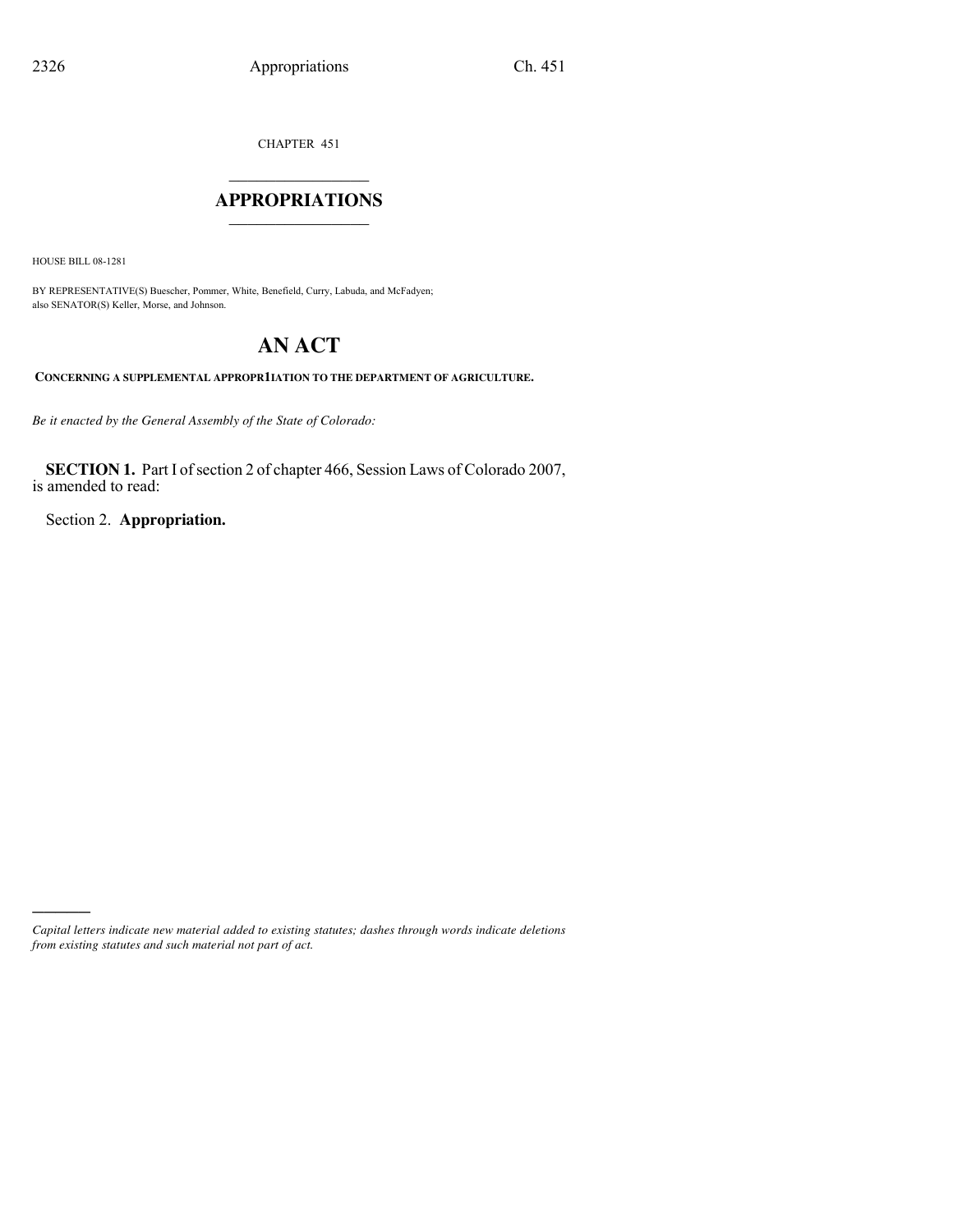|                 |        |             | APPROPRIATION FROM           |              |                               |                |  |  |
|-----------------|--------|-------------|------------------------------|--------------|-------------------------------|----------------|--|--|
| ITEM &          | TOTAL. | GENERAL     | <b>GENERAL</b>               | <b>CASH</b>  | <b>CASH</b>                   | <b>FEDERAL</b> |  |  |
| <b>SUBTOTAL</b> |        | <b>FUND</b> | <b>FUND</b><br><b>EXEMPT</b> | <b>FUNDS</b> | <b>FUNDS</b><br><b>EXEMPT</b> | <b>FUNDS</b>   |  |  |
|                 |        |             |                              |              |                               |                |  |  |

## **PART IDEPARTMENT OF AGRICULTURE**

## **(1) COMMISSIONER'S OFFICE AND ADMINISTRATIVE SERVICES**

| Personal Services                                            | 1,572,970    | 978,218            | $134,521(T)^a$      | $460,231(T)$ <sup>b</sup> |        |
|--------------------------------------------------------------|--------------|--------------------|---------------------|---------------------------|--------|
|                                                              | $(19.7$ FTE) |                    |                     |                           |        |
| Health, Life, and Dental                                     | 1,233,295    | 443,971            | $430,520^{\circ}$   | $326,491$ <sup>d</sup>    | 32,313 |
| Short-term Disability                                        | 18,244       | 6,861              | $6,150^{\circ}$     | $4,725$ <sup>d</sup>      | 508    |
| S.B. 04-257 Amortization<br><b>Equalization Disbursement</b> | 166,650      | 61,570             | 56,778 <sup>c</sup> | $43,611$ <sup>d</sup>     | 4,691  |
| S.B. 06-235 Supplemental<br>Amortization Equalization        |              |                    |                     |                           |        |
| Disbursement                                                 | 33,853       | 6,162              | $17,628^{\circ}$    | $9,086^d$                 | 977    |
| Salary Survey and Senior                                     |              |                    |                     |                           |        |
| <b>Executive Service</b>                                     | 537,244      | 271,809            | $149,403^{\circ}$   | 98,811 <sup>d</sup>       | 17,221 |
| Performance-based Pay                                        |              |                    |                     |                           |        |
| Awards                                                       | 220,642      | 106,272            | $65,589^{\circ}$    | $42,213^d$                | 6,568  |
| Workers' Compensation                                        | 307,195      | <del>112,670</del> | $124,963$ °         | $66,842$ <sup>d</sup>     | 2,720  |
|                                                              | 179,678      | 75,642             | $63.349^{\circ}$    | 39,096 <sup>d</sup>       | 1,591  |
| <b>Operating Expenses</b>                                    | 103,552      | 103,552            |                     |                           |        |
| Ch. 451                                                      |              | Appropriations     |                     |                           | 2327   |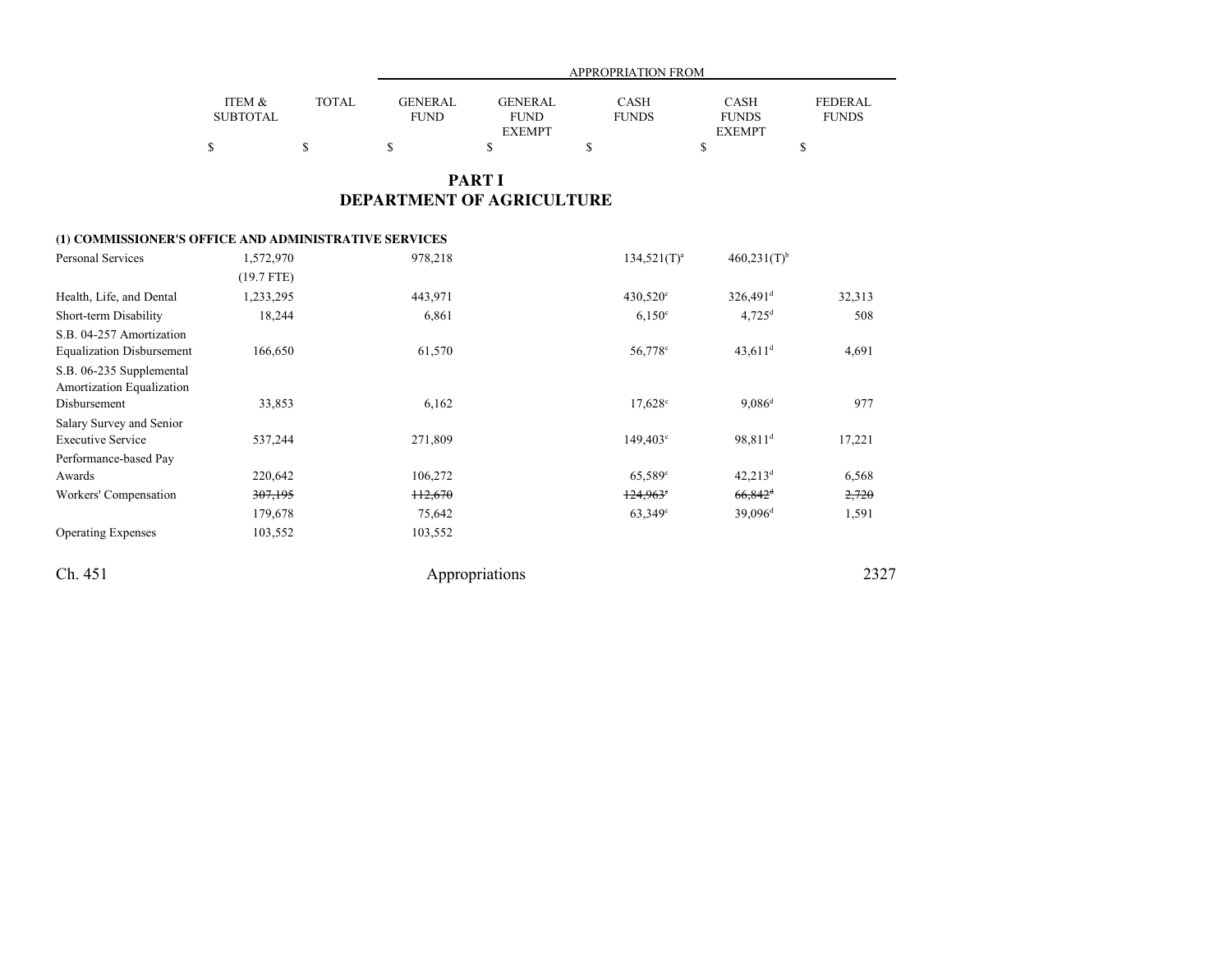|--|

|                                  |                           |              |                               |                                                | APPROPRIATION FROM          |                                                |                                |
|----------------------------------|---------------------------|--------------|-------------------------------|------------------------------------------------|-----------------------------|------------------------------------------------|--------------------------------|
|                                  | ITEM &<br><b>SUBTOTAL</b> | <b>TOTAL</b> | <b>GENERAL</b><br><b>FUND</b> | <b>GENERAL</b><br><b>FUND</b><br><b>EXEMPT</b> | <b>CASH</b><br><b>FUNDS</b> | $\mbox{CASH}$<br><b>FUNDS</b><br><b>EXEMPT</b> | <b>FEDERAL</b><br><b>FUNDS</b> |
|                                  | \$                        | \$           | \$                            | \$                                             | \$                          | $\mathbb{S}$                                   | \$                             |
| Legal Services for $4,250$       |                           |              |                               |                                                |                             |                                                |                                |
| 5,004 hours                      | 306,127                   |              | 66,350                        |                                                | 224,443 <sup>c</sup>        | $3,431$ <sup>d</sup>                           | 11,903                         |
|                                  | 360,450                   |              | 120,673                       |                                                |                             |                                                |                                |
| Purchase of Services from        |                           |              |                               |                                                |                             |                                                |                                |
| Computer Center                  | 941                       |              | 941                           |                                                |                             |                                                |                                |
|                                  | 644                       |              | 644                           |                                                |                             |                                                |                                |
| <b>Multiuse Network Payments</b> | 16,042                    |              | 16,042                        |                                                |                             |                                                |                                |
| Payment to Risk Management       |                           |              |                               |                                                |                             |                                                |                                |
| and Property Funds               | 201,706                   |              | 89,591                        |                                                | $61,618$ <sup>c</sup>       | $48,927$ <sup>d</sup>                          | 1,570                          |
|                                  | 130,460                   |              | 62,500                        |                                                | $35,300^{\circ}$            | $31,645^d$                                     | 1,015                          |
| Vehicle Lease Payments           | 182,681                   |              | 98,083                        |                                                | 80,814°                     |                                                | 3,784                          |
|                                  | 159,489                   |              | 88,478                        |                                                | 67,707 <sup>c</sup>         |                                                | 3,304                          |
| <b>Information Technology</b>    |                           |              |                               |                                                |                             |                                                |                                |
| Asset Maintenance                | 111,405                   |              | 45,239                        |                                                | $60,540^{\circ}$            | $5,626^{\rm d}$                                |                                |
| Leased Space                     | 122,183                   |              | 54,824                        |                                                | $23,006^{\circ}$            | 44,353 <sup>d</sup>                            |                                |
| Capitol Complex Leased           |                           |              |                               |                                                |                             |                                                |                                |
| Space                            | 168,199                   |              | 137,205                       |                                                | 30,994°                     |                                                |                                |
|                                  | 170,848                   |              | 139,366                       |                                                | $31,482^c$                  |                                                |                                |
| <b>Communication Services</b>    |                           |              |                               |                                                |                             |                                                |                                |
| Payments                         | 14,358                    |              | 9,202                         |                                                |                             | $5,156^{\circ}$                                |                                |
|                                  | 14,151                    |              | 9,069                         |                                                |                             | $5,082$ <sup>d</sup>                           |                                |
| <b>Utilities</b>                 | 146,318                   |              | 137,639                       |                                                | $6,366^\circ$               | $2,313^d$                                      |                                |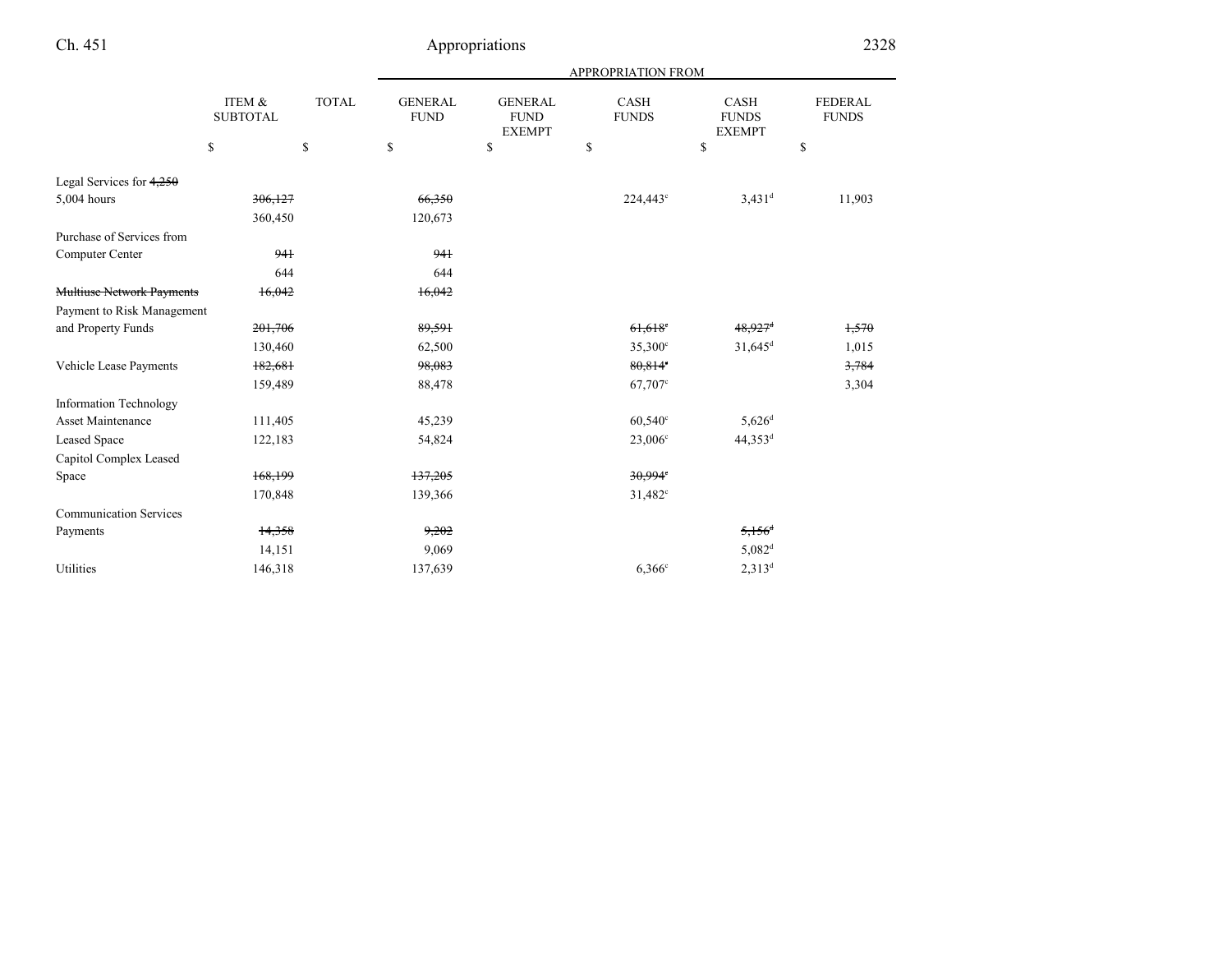| <b>Agricultural Statistics</b> | 75,000    | 60,000    | $15,000^e$ |             |
|--------------------------------|-----------|-----------|------------|-------------|
| Grants                         | 2,707,089 |           |            | 2,707,089   |
|                                |           |           |            | $(8.0$ FTE) |
| Indirect Cost Assessment       | 67,717    |           |            | 67,717      |
|                                |           | 8,313,411 |            |             |
|                                |           | 8,131,882 |            |             |

<sup>a</sup> This amount represents indirect cost recoveries from the Brand Inspection Fund created in Section 35-41-102, C.R.S. The Brand Board is designated as an enterprise pursuant to Section 35-41-101 (5), C.R.S.

<sup>b</sup> This amount shall be from indirect cost recoveries.

c These amounts shall be from fees collected by various cash funds within the Department.

<sup>d</sup> These amounts shall be from the Brand Inspection Fund created in Section 35-41-102, C.R.S.

e This amount shall be from surveys and services provided by the USDA National Agricultural Statistics Service.

## **(2) AGRICULTURAL SERVICES DIVISION**

| Personal Services <sup>1</sup>  | 9,715,577 | 5,152,871    | $4,090,647$ <sup>a</sup> | 472,059             |
|---------------------------------|-----------|--------------|--------------------------|---------------------|
|                                 | 9,661,254 | 5,098,548    |                          |                     |
|                                 |           | $(77.5$ FTE) | $(70.9$ FTE)             | $(3.0$ FTE)         |
| Operating Expenses <sup>1</sup> | 1,361,121 | 612,750      | 692,653 <sup>a</sup>     | 55,718              |
| Noxious Weed Management         |           |              |                          |                     |
| Grant Program                   | 15,000    |              |                          | 15,000 <sup>b</sup> |
| Diseased Livestock Fund         | 25,000    |              |                          | $25,000^{\circ}$    |
| Cervidae Disease Revolving      |           |              |                          |                     |
| Fund                            | 25,000    |              | $25,000$ <sup>d</sup>    |                     |
| Operating Expenses for          |           |              |                          |                     |
| Aquaculture                     | 25,000    |              | $25,000$ °               |                     |
|                                 | 29,609    |              | $29,609^{\circ}$         |                     |
|                                 |           |              |                          |                     |

Ch. 451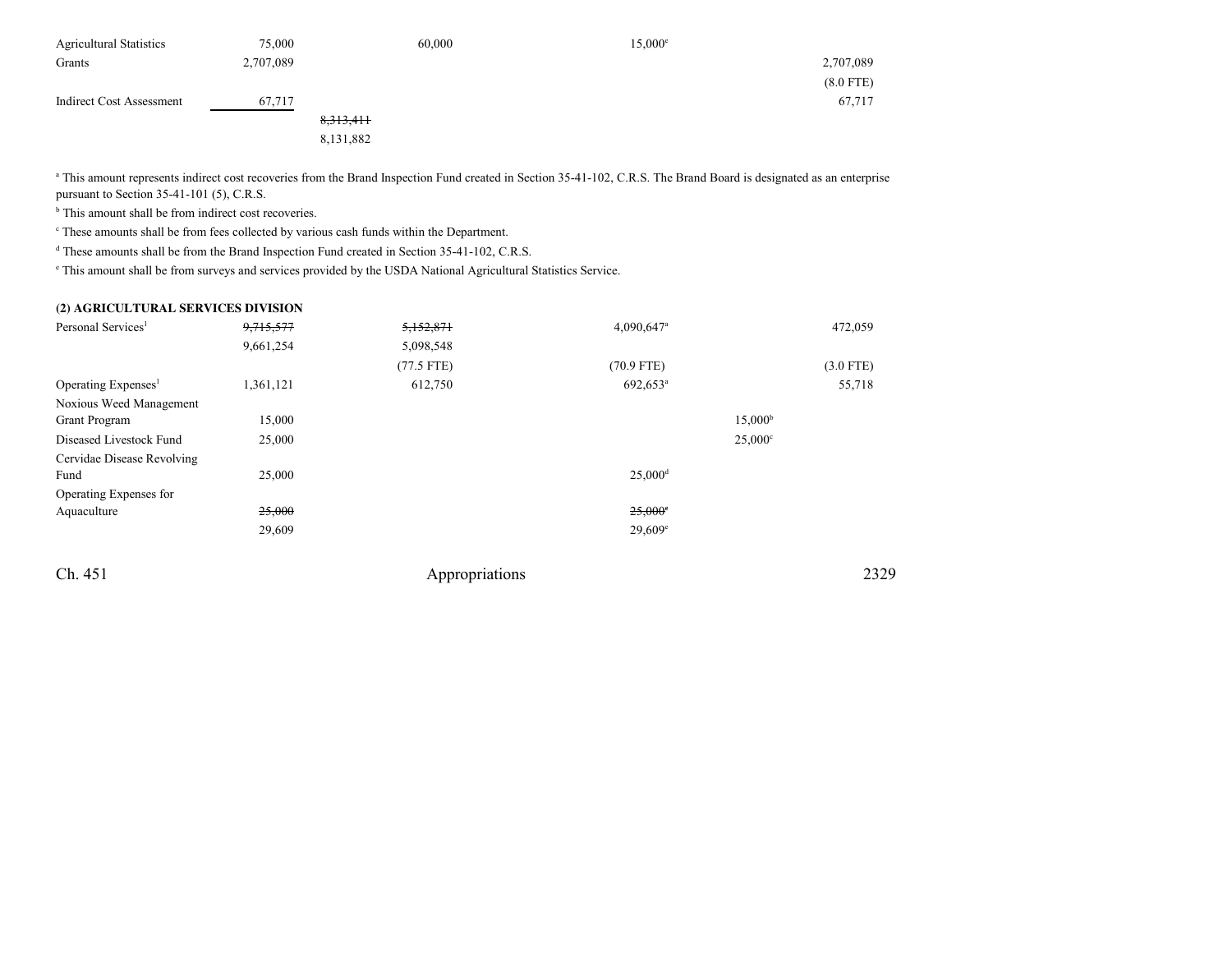## Appropriations <sup>2330</sup>

|                                 |                           |                                      | <b>APPROPRIATION FROM</b>     |                                                |                      |                                       |                                |  |
|---------------------------------|---------------------------|--------------------------------------|-------------------------------|------------------------------------------------|----------------------|---------------------------------------|--------------------------------|--|
|                                 | ITEM &<br><b>SUBTOTAL</b> | <b>TOTAL</b>                         | <b>GENERAL</b><br><b>FUND</b> | <b>GENERAL</b><br><b>FUND</b><br><b>EXEMPT</b> | CASH<br><b>FUNDS</b> | CASH<br><b>FUNDS</b><br><b>EXEMPT</b> | <b>FEDERAL</b><br><b>FUNDS</b> |  |
|                                 | J.                        | \$                                   | S                             | \$                                             | ¢<br>D               | ¢<br>D                                | \$                             |  |
| Lease Purchase Lab              |                           |                                      |                               |                                                |                      |                                       |                                |  |
| Equipment                       | 85,992                    |                                      | 39,672                        |                                                | 46,320               |                                       |                                |  |
| <b>Indirect Cost Assessment</b> | 384,131                   |                                      |                               |                                                | 358,814 <sup>a</sup> |                                       | 25,317                         |  |
|                                 |                           | H <sub>5</sub> 636,82+<br>11,587,107 |                               |                                                |                      |                                       |                                |  |

a These amounts shall be from various cash funds within the Department.

<sup>b</sup> This amount shall be from reserves in the Noxious Weed Management Fund pursuant to Section 35-5.5-116 (1), C.R.S.

<sup>e</sup> This amount shall be payment for damages available from reserves in the Diseased Livestock Indemnity Fund, pursuant to Section 35-50-140.5 (2), C.R.S., and is continuously appropriated by a permanent statute or constitutional provision.

<sup>d</sup>This amount shall be payment for damages available from the Cervidae Disease Revolving Fund, pursuant to Section 35-50-114.5 (1) (a), C.R.S., and is

continuously appropriated by a permanent statute or constitutional provision.

e This amount shall be from the Aquaculture Cash Fund pursuant to Section 35-24.5-111, C.R.S.

#### **(3) AGRICULTURAL MARKETS DIVISION**

| 379,759 | 379,759     |                     |                          |
|---------|-------------|---------------------|--------------------------|
|         | $(4.7$ FTE) |                     |                          |
| 80,198  | 29,861      | 50,337 <sup>a</sup> |                          |
|         |             |                     |                          |
| 45,000  |             |                     | $45,000(T)$ <sup>b</sup> |
|         |             |                     |                          |
| 574,837 |             |                     | 574,837 <sup>c</sup>     |
|         |             |                     |                          |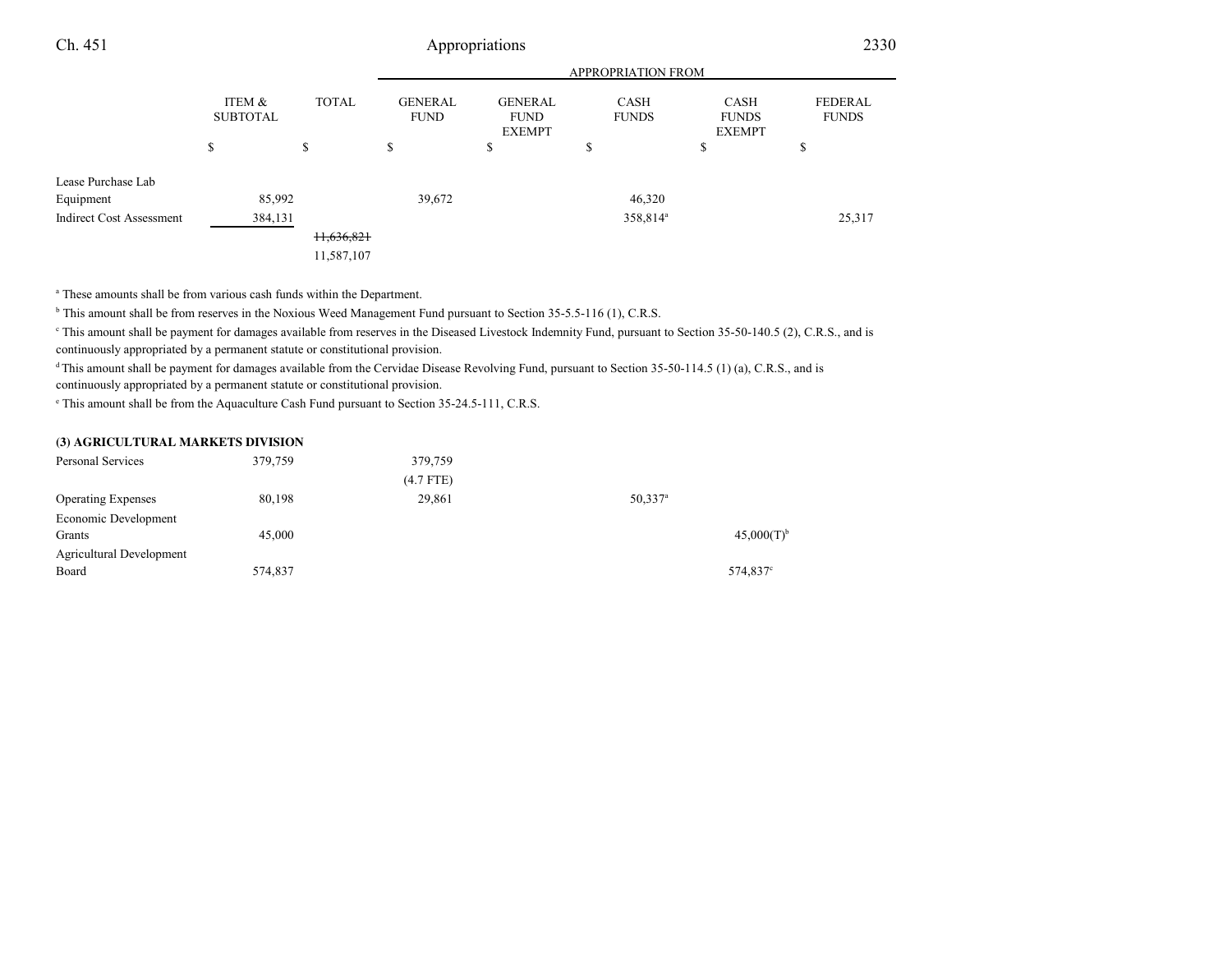1,079,794

<sup>a</sup> This amount shall be from various economic development programs.

<sup>b</sup> This amount represents a transfer from the Office of the Governor, Economic Development Commission. Any amounts included in state fiscal year spending are accounted for in the appropriations to the Office of the Governor.

c This amount shall be from the Agriculture Value-Added Cash Fund pursuant to Section 35-75-205 (1), C.R.S., and is continuously appropriated by a permanentstatute or constitutional provision.

#### **(4) BRAND BOARD**

| Brand Inspection                | 3,641,057    |           |  |                          |
|---------------------------------|--------------|-----------|--|--------------------------|
|                                 | $(66.3$ FTE) |           |  |                          |
| Alternative Livestock           | 95,662       |           |  |                          |
| <b>Indirect Cost Assessment</b> | 134,522      |           |  |                          |
|                                 |              | 3,871,241 |  | $3,871,241$ <sup>a</sup> |

<sup>a</sup> Indirect cost recoveries shall be from fees for service that are deposited into the Alternative Livestock Farm Cash Fund created in Section 35-41.5-116, C.R.S., and the Brand Inspection Fund created in Section 35-41-102, C.R.S.

### **(5) SPECIAL PURPOSE**

| Wine Promotion Board <sup>2</sup> | 447,345     |         |                      |                     |
|-----------------------------------|-------------|---------|----------------------|---------------------|
|                                   | $(1.0$ FTE) |         |                      |                     |
| Vaccine and Service Fund          | 162,631     |         |                      |                     |
| <b>Brand Estray Fund</b>          | 94,050      |         |                      |                     |
| Indirect Cost Assessment          | 8,588       |         |                      |                     |
|                                   |             | 712,614 | 618,564 <sup>a</sup> | 94.050 <sup>b</sup> |

Ch. 451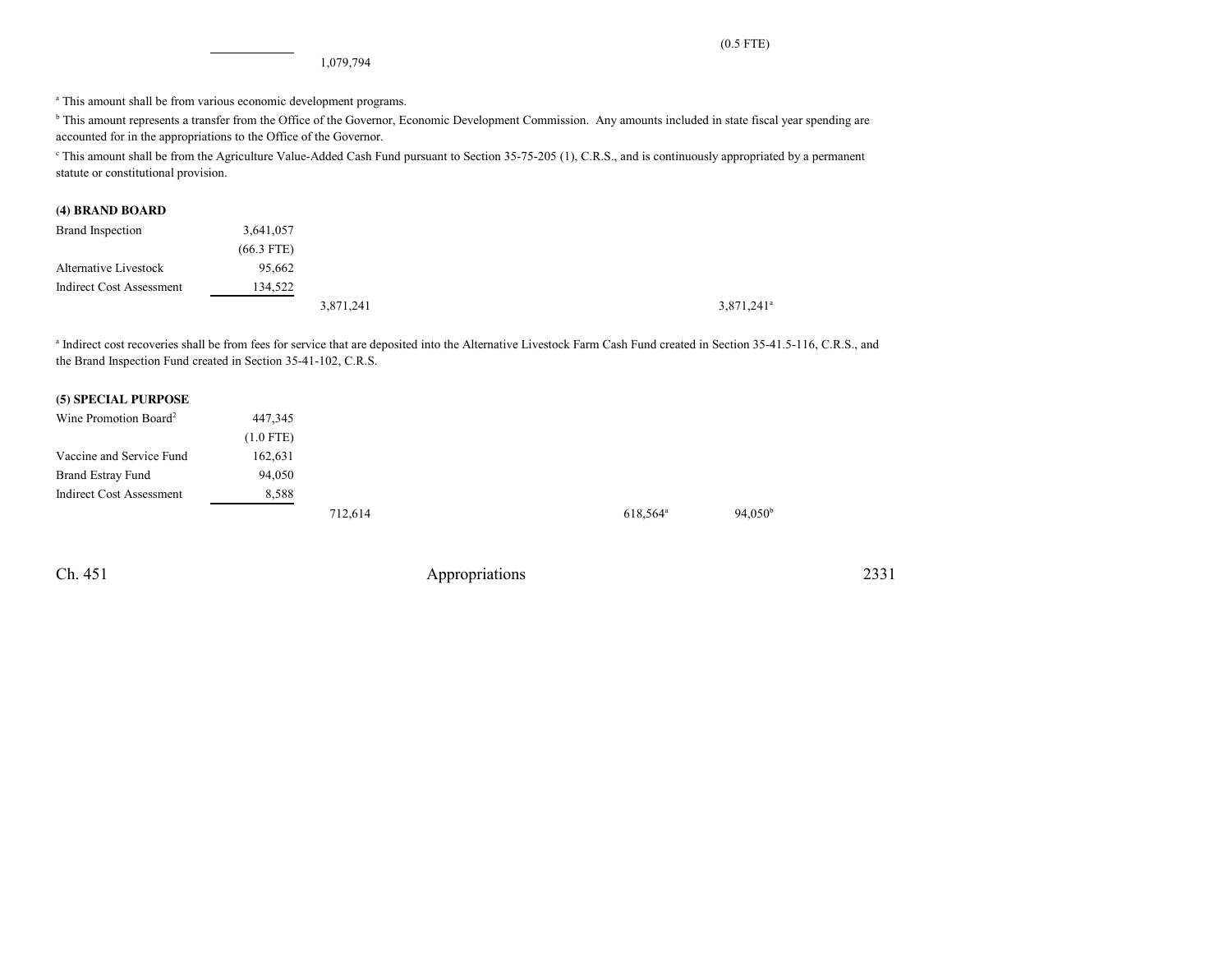|          |       | APPROPRIATION FROM |                |              |               |                |
|----------|-------|--------------------|----------------|--------------|---------------|----------------|
| ITEM &   | TOTAL | GENERAL            | <b>GENERAL</b> | CASH         | <b>CASH</b>   | <b>FEDERAL</b> |
| SUBTOTAL |       | <b>FUND</b>        | <b>FUND</b>    | <b>FUNDS</b> | <b>FUNDS</b>  | <b>FUNDS</b>   |
|          |       |                    | <b>EXEMPT</b>  |              | <b>EXEMPT</b> |                |
|          |       |                    |                |              |               |                |

<sup>a</sup> Of this amount, \$455,933 shall be from the Colorado Wine Industry Development Fund pursuant to Section 35-29.5-105, C.R.S., and \$162,631 shall be from the Veterinary Vaccine and Service Fund pursuant to Section 35-50-146, C.R.S. Moneys from the Colorado Wine Industry Development Fund and the Veterinary Vaccine and Service Fund are included for informational purposes only as they are continuously appropriated by a permanent statute or constitutional provision. <sup>b</sup> This amount shall be from the Estray Fund pursuant to Section 35-41-102, C.R.S.

## **(6) COLORADO STATE FAIR<sup>3</sup>**

| Program Costs | 9,365,516 | 9,365,516 <sup>a</sup> |
|---------------|-----------|------------------------|
|               |           | $(26.9$ FTE)           |

<sup>a</sup> This amount shall be from fees deposited into the Colorado State Fair Authority Cash Fund created in Section 35-65-107 (1), C.R.S.

#### **(7) CONSERVATION BOARD**

| Personal Services              | 351,896 |           | 351,896     |  |         |
|--------------------------------|---------|-----------|-------------|--|---------|
|                                |         |           | $(5.5$ FTE) |  |         |
| <b>Operating Expenses</b>      | 59,223  |           | 59,223      |  |         |
| Distributions to Soil          |         |           |             |  |         |
| <b>Conservation Districts</b>  | 391,714 |           | 391,714     |  |         |
| Matching Grants to Districts   | 150,000 |           | 150,000     |  |         |
| <b>Salinity Control Grants</b> | 500,000 |           |             |  | 500,000 |
|                                |         | 1,452,833 |             |  |         |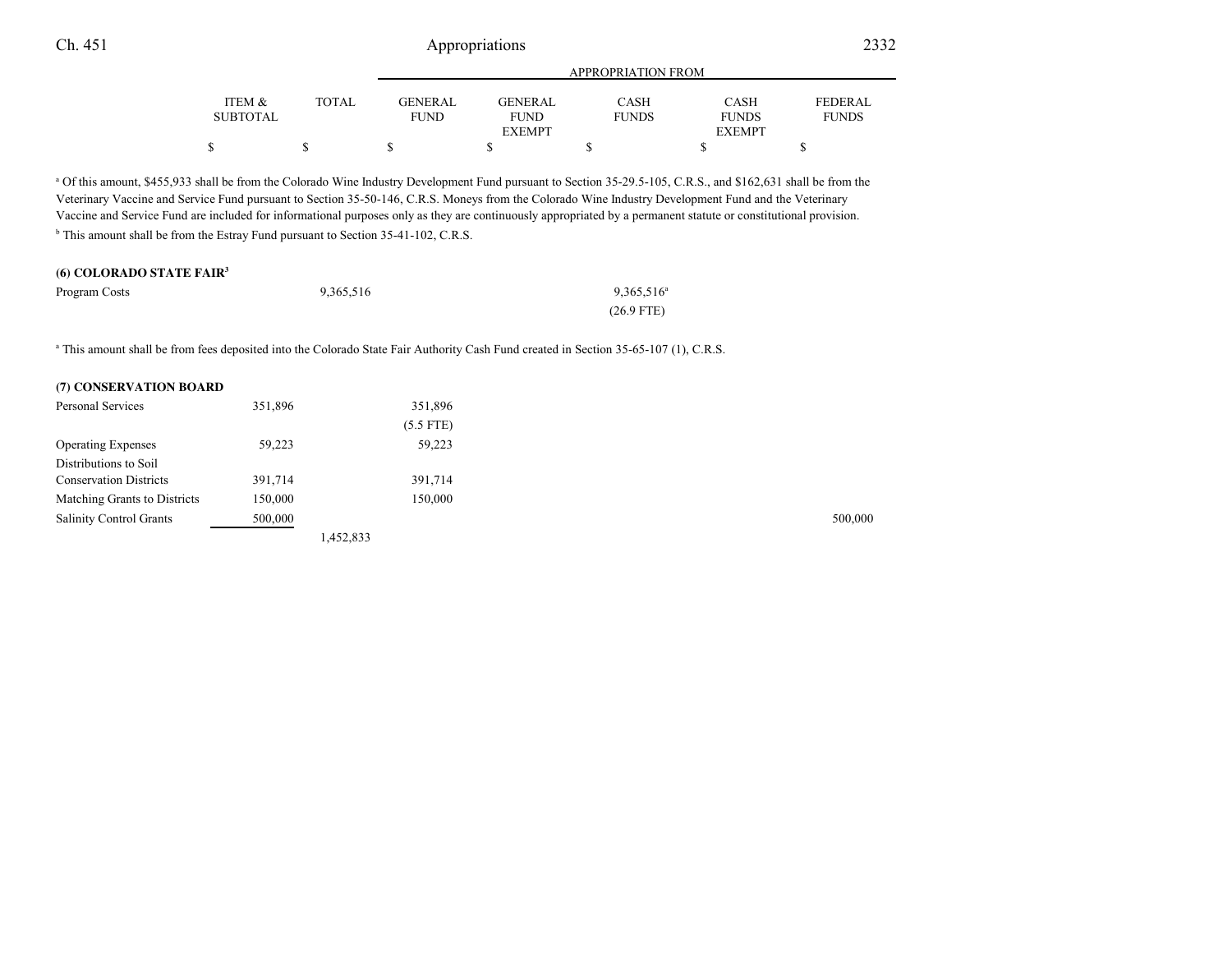#### **TOTALS PART I**

| $(AGRICULTURE)^{4,5}$ | <del>\$36,432,230</del> | <del>\$9.973.947</del> | <del>\$16,761,184</del> *  | <del>\$5,786,944</del> * | <del>\$3,910,155</del> |
|-----------------------|-------------------------|------------------------|----------------------------|--------------------------|------------------------|
|                       | \$36,200,987            | \$9,885,912            | $$16,665,242$ <sup>a</sup> | $$5,741,842^b$           | \$3,907,991            |

a Of this amount, \$134,521 contains a (T) notation.

 $b$  Of this amount, \$505,231 contains a (T) notation.

**FOOTNOTES** -- The following statements are referenced to the numbered footnotes throughout section 2.

- <sup>1</sup> Department of Agriculture, Agricultural Services Division, Personal Services; and Operating Expenses -- The Department is requested to submit a report to the Joint Budget Committee by November 1, 2007, which summarizes options for reducing personal services and operating expenses related to programs administered by Inspection and Consumer Services. This report should include strategies for extending risk-based time frames, comparisons to programs in other states, statutory changes necessary to implement potential cost savings, and possibleconsequences of reduced funding and FTE.
- 2 Department of Agriculture, Special Purpose, Wine Promotion Board -- The Department is requested to submit a report to the Joint Budget Committee by November 1, 2007, which summarizes the program's efficacy in "promoting all wines produced or finished by a licensed Colorado winery," pursuant to Section 35-29.5-104 (2), C.R.S. and which summarizes the program's effectiveness in enhancing the marketshare of Colorado wine.
- 3 Department of Agriculture, State Fair -- The Department is requested to submit a report to the Joint Budget Committee by November 1, 2007, which summarizes the State Fair's year-to-date and future contracted revenue-generating events and the revenue associated with each event,itemized by the event's association to the State Fair's statutory purposes as outlined in Section 35-65-105 (1), "for the display of livestock and agricultural, horticultural, industrial, mining, water conservation, tourist industry, recreational, educational, and scientific facilities, processes,and products of the state of Colorado." .
- <sup>4</sup> All Departments, Totals -- The General Assembly requests that copies of all reports requested in other footnotes contained in this act be delivered to the Joint Budget Committee and the majority and minority leadership in each house of the General Assembly.

Ch. 451